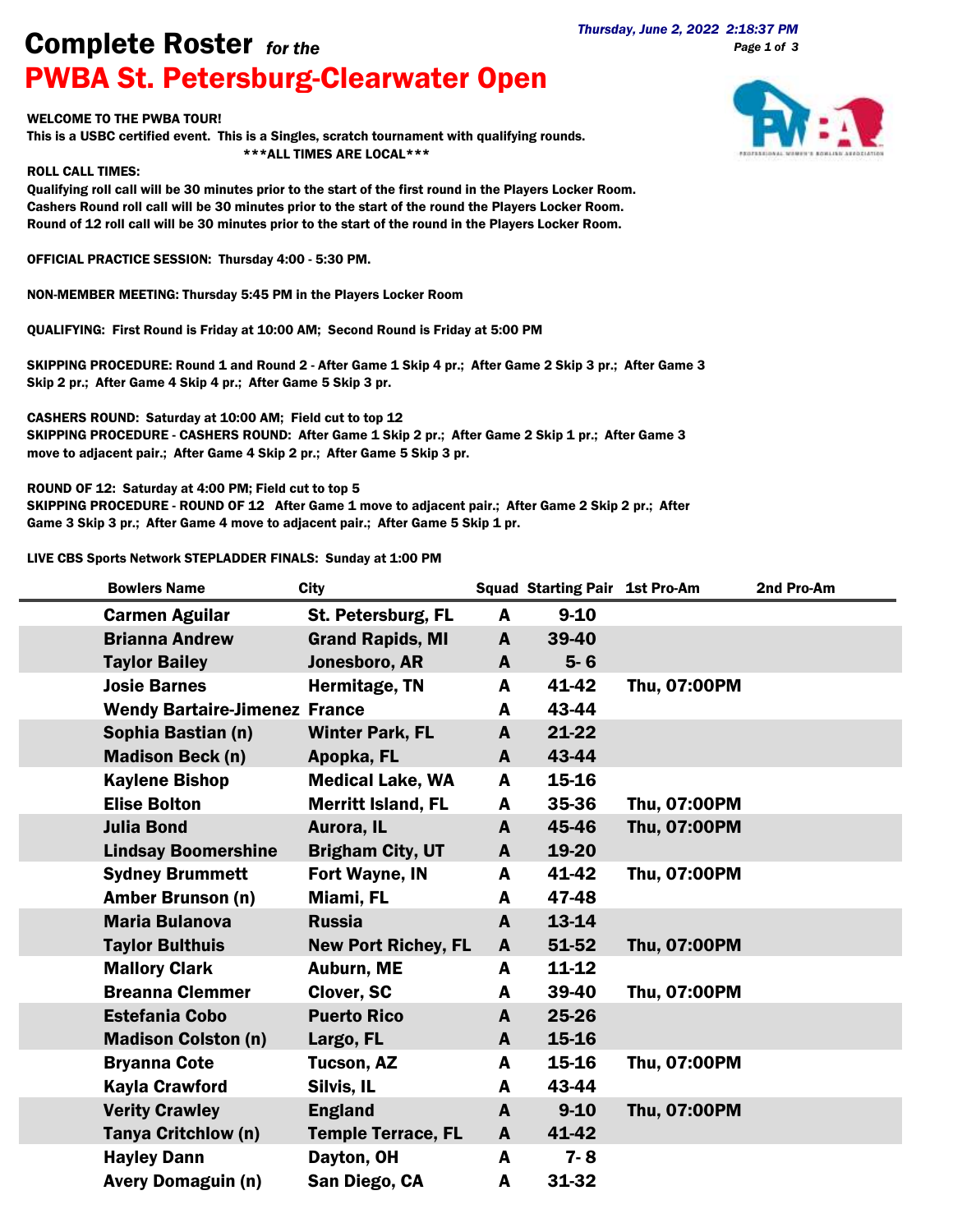| <b>Bowlers Name</b>                      | <b>City</b>               |              | <b>Squad Starting Pair 1st Pro-Am</b> |              | 2nd Pro-Am |
|------------------------------------------|---------------------------|--------------|---------------------------------------|--------------|------------|
| <b>Jennifer Dovers (n)</b>               | Sierra Vista, AZ          | $\mathbf{A}$ | $21 - 22$                             |              |            |
| Kasey Eaton (n)                          | <b>Wyoming, MI</b>        | A            | 17-18                                 |              |            |
| Kaitlyn Eder (n)                         | Lithia, FL                | A            | 37-38                                 |              |            |
| <b>Courtney Ermisch</b>                  | <b>Big Bend, WI</b>       | A            | 47-48                                 |              |            |
| <b>Olivia Farwell</b>                    | <b>Elizabethtown, PA</b>  | A            | 49-50                                 |              |            |
| <b>Ashly Galante</b>                     | Palm Harbor, FL           | A            | 33-34                                 | Thu, 07:00PM |            |
| Presley Gissendanner (n Winter Haven, FL |                           | A            | 31-32                                 |              |            |
| <b>Sandra Gongora</b>                    | <b>Mexico</b>             | A            | 21-22                                 | Thu, 07:00PM |            |
| Anna Groce (n)                           | <b>Morrisville, NC</b>    | A            | 13-14                                 |              |            |
| <b>Clara Guerrero</b>                    | <b>Colombia</b>           | A            | 25-26                                 | Thu, 07:00PM |            |
| Katarina Hagler (n)                      | <b>Cape Coral, FL</b>     | A            | 19-20                                 |              |            |
| <b>Christina Hardee</b>                  | <b>Mount Dora, FL</b>     | A            | 13-14                                 |              |            |
| Alexandra Hernandez (n                   | <b>Coral Springs, FL</b>  | A            | 27-28                                 |              |            |
| <b>Courtney Jacques</b>                  | Albany, GA                | A            | $9 - 10$                              |              |            |
| <b>Marquilla James (n)</b>               | <b>Cape Coral, FL</b>     | A            | 23-24                                 |              |            |
| <b>Liz Johnson</b>                       | <b>Niagara Falls, NY</b>  | A            | 31-32                                 | Thu, 07:00PM |            |
| <b>Stefanie Johnson</b>                  | <b>McKinney, TX</b>       | A            | 45-46                                 | Thu, 07:00PM |            |
| <b>Melissa Kammerer</b>                  | <b>Staten Island, NY</b>  | A            | 21-22                                 |              |            |
| Juliana Kerrigan (n)                     | Ashland, VA               | A            | 39-40                                 |              |            |
|                                          | Fort Myers, FL            | A            | 27-28                                 |              |            |
| Dakota Kirk (n)                          |                           |              |                                       |              |            |
| Sarah Klassen (n)                        | <b>Bel Aire, KS</b>       | A            | 25-26                                 |              |            |
| <b>Chelsey Klingler</b>                  | <b>Grand Rapids, MI</b>   | A            | 51-52                                 |              |            |
| <b>Michaela Kontis (n)</b>               | <b>St. Augustine, FL</b>  | A            | 51-52                                 |              |            |
| Dasha Kovalova                           | <b>Ukraine</b>            | A            | 27-28                                 | Thu, 07:00PM |            |
| <b>Samantha Kriner</b>                   | Houston, TX               | A            | 35-36                                 |              |            |
| <b>Liz Kuhlkin</b>                       | <b>Schenectady, NY</b>    | A            | $9 - 10$                              | Thu, 07:00PM |            |
| <b>Kara Mangiola</b>                     | <b>Spencerport, NY</b>    | A            | 29-30                                 |              |            |
| <b>Gazmine Mason</b>                     | <b>Cranston, RI</b>       | A            | 23-24                                 | Thu, 07:00PM |            |
| <b>Erin McCarthy</b>                     | <b>Elkhorn, NE</b>        | A            | 23-24                                 |              |            |
| <b>Samantha McCue (n)</b>                | <b>Cape Coral, FL</b>     | A            | 29-30                                 |              |            |
| <b>Melanie McDaniel</b>                  | Joliet, IL                | A            | 41-42                                 |              |            |
| <b>Danielle McEwan</b>                   | <b>Stony Point, NY</b>    | A            | 37-38                                 | Thu, 07:00PM |            |
| Mei Yuan Miller (n)                      | <b>Millington, TN</b>     | A            | 15-16                                 |              |            |
| <b>Ashley Morrow (n)</b>                 | <b>Brandon, FL</b>        | A            | 45-46                                 |              |            |
| <b>Alexis Neuer</b>                      | <b>Milton, PA</b>         | A            | 11-12                                 |              |            |
| <b>Birgit Noreiks</b>                    | Germany                   | A            | 37-38                                 | Thu, 07:00PM |            |
| <b>Shannon O'Keefe</b>                   | <b>Belleville, IL</b>     | A            | $7 - 8$                               | Thu, 07:00PM |            |
| Daria Pajak                              | <b>Poland</b>             | A            | 17-18                                 | Thu, 07:00PM |            |
| Jennifer Parisi (n)                      | <b>Casselberry, FL</b>    | A            | 17-18                                 |              |            |
| <b>Missy Parkin</b>                      | San Clemente, CA          | A            | $5-6$                                 | Thu, 07:00PM |            |
| <b>Lauren Pate</b>                       | <b>Ballwin, MO</b>        | A            | 47-48                                 |              |            |
| <b>Giselle Poss</b>                      | <b>Montgomery, IL</b>     | A            | 37-38                                 |              |            |
| Cassidy Ray (n)                          | Herrin, IL                | A            | 13-14                                 |              |            |
| <b>Rocio Restrepo</b>                    | Uniontown, OH             | A            | 29-30                                 | Thu, 07:00PM |            |
| <b>Melissa Riccardi (n)</b>              | St. Petersburg, FL        | A            | 47-48                                 |              |            |
| <b>Jordan Richard</b>                    | <b>Maumee, OH</b>         | A            | 49-50                                 |              |            |
| <b>Haley Richard</b>                     | <b>Tipton, MI</b>         | A            | 45-46                                 |              |            |
| Vanessa Rivera (n)                       | <b>Orlando, FL</b>        | A            | 11-12                                 |              |            |
| Jennifer Roback (n)                      | <b>New York Mills, NY</b> | A            | 51-52                                 |              |            |